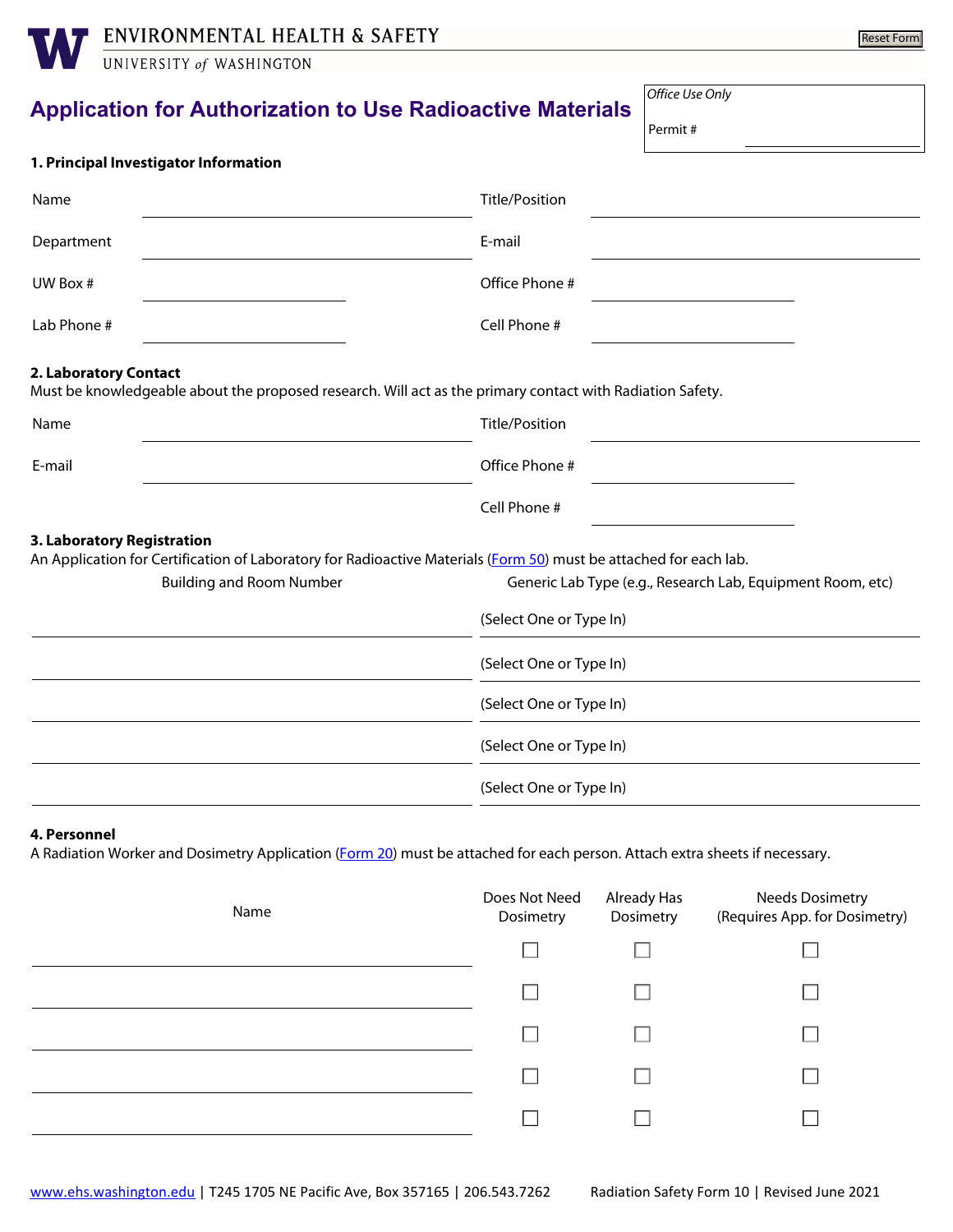#### **5. Unsealed Radioactive Materials to by Used**

Attach procedures, including waste handling, for each planned experiment. Additional nuclides can be added later if needed.

| Radionuclide                            | Chemical & Physical Form<br>(e.g., Nal, liquid)                                      | Activity per Order<br>(mCi) | Activity per<br>Experiment | Number of Experiments<br>per Month |
|-----------------------------------------|--------------------------------------------------------------------------------------|-----------------------------|----------------------------|------------------------------------|
|                                         |                                                                                      |                             |                            |                                    |
|                                         |                                                                                      |                             |                            |                                    |
|                                         |                                                                                      |                             |                            |                                    |
| 6. Use of Unsealed Radioactive Material | Provide a 1-2 sentence "executive summary" of the intended use of each radionuclide. |                             |                            |                                    |
| Radionuclide                            | Description                                                                          |                             |                            |                                    |
|                                         |                                                                                      |                             |                            |                                    |
|                                         |                                                                                      |                             |                            |                                    |
|                                         |                                                                                      |                             |                            |                                    |
|                                         |                                                                                      |                             |                            |                                    |

# **7. Uranium and Thorium Compounds**

#### Attach procedures, including waste handling, for each planned experiment. Additional nuclides can be added later if needed.

| Item | Radionuclide | Chemical & Physical Form<br>(e.g., Uranyl Acetate, powder) | <b>Maximum Mass</b><br>on hand $(q)$ | Mass used per<br>Experiment (g) | Number of Experiments<br>per Month |
|------|--------------|------------------------------------------------------------|--------------------------------------|---------------------------------|------------------------------------|
|      |              |                                                            |                                      |                                 |                                    |
|      |              |                                                            |                                      |                                 |                                    |
|      |              |                                                            |                                      |                                 |                                    |

#### **8. Use of Uranium and Thorium Compounds**

Provide a 1-2 sentence "executive summary" of the intended use of each Uranium or Thorium Compound.

| Radionuclide | Description |
|--------------|-------------|
|              |             |
|              |             |
|              |             |
|              |             |
|              |             |
|              |             |
|              |             |
|              |             |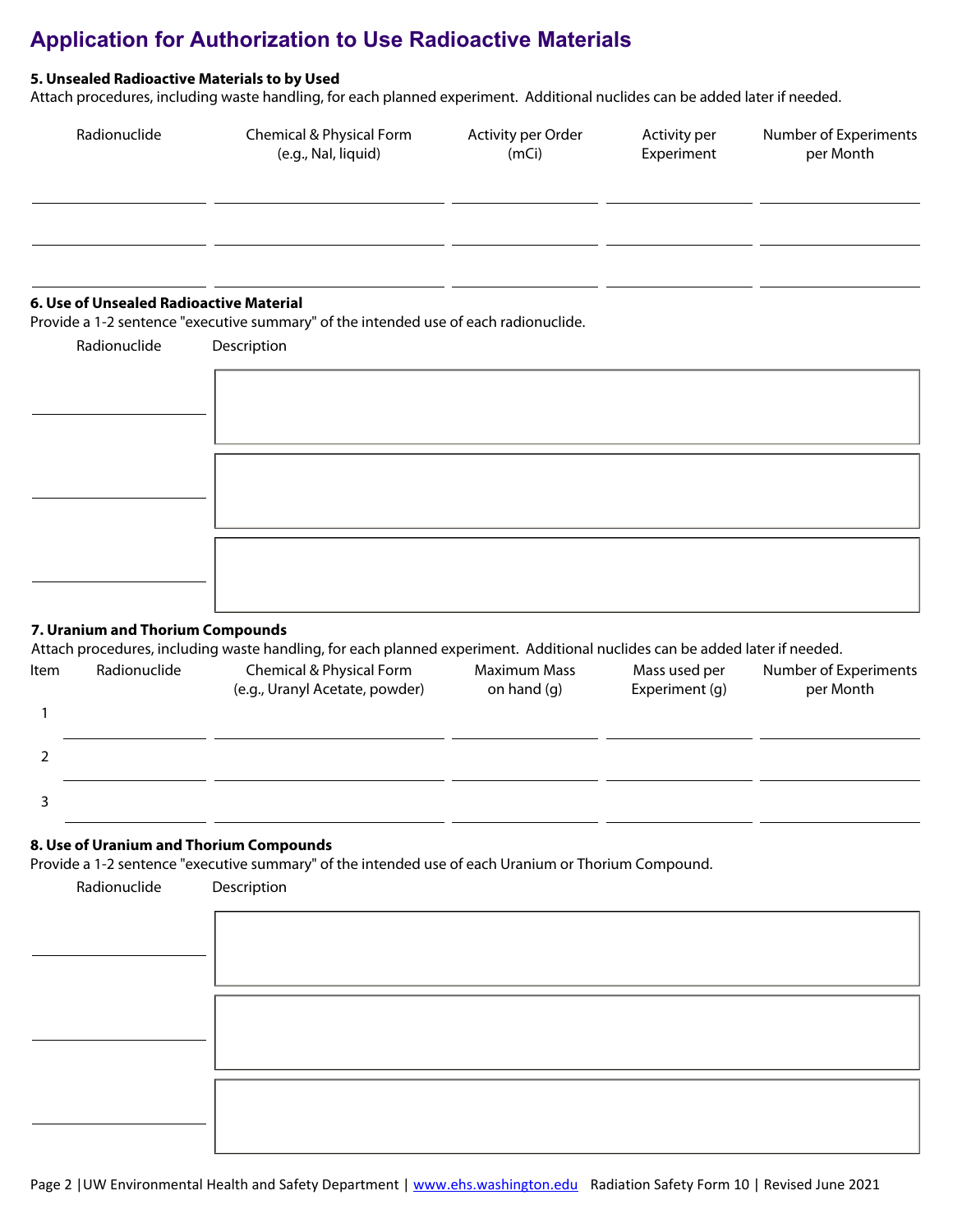#### **9. Radioactive Sealed Sources**

Attach procedures, including security and shielding, for each source in planned experiments. Additional sources can be added later if needed. Attach additional pages for greater than four sources.

| Source        | Radionuclide | Make/Model | Activity (mCi) | Serial Number | <b>Storage Location</b> |
|---------------|--------------|------------|----------------|---------------|-------------------------|
|               |              |            |                |               |                         |
| $\mathcal{P}$ |              |            |                |               |                         |
| 3             |              |            |                |               |                         |
| 4             |              |            |                |               |                         |

#### **10. Use of Sealed Sources**

Provide a 1-2 sentence "executive summary" of the intended use of each source.

|   | Source Radionuclide Description |  |
|---|---------------------------------|--|
|   |                                 |  |
| 2 |                                 |  |
| 3 |                                 |  |
| 4 |                                 |  |

#### **11. Radiation Detection Instruments**

Attach a Radiation Detection Instrument Registration Form ([Form 51](https://www.ehs.washington.edu/system/files/resources/form51.pdf)) for each instrument.

| Manufacturer | Model | Location (Building and Room) |
|--------------|-------|------------------------------|
|              |       |                              |
|              |       |                              |

#### **12. Radiation Producing Devices and Non Ionizing Radiation Devices**

Does your work/lab involve other radiation hazards such as radiation-producing devices and/or non-ionizing radiation devices?

| Radiation-producing device (x-ray for radiography, PET/CT imaging, X-ray irradiator, diffraction spectroscopy, fluorescence units, particle |
|---------------------------------------------------------------------------------------------------------------------------------------------|
| <sup>4</sup> accelerators, etc.). Complete and attached a <u>radiation-producing device registration form.</u>                              |

Laser *(Any Class 3B or Class 4 laser system including microscopy station, loaner from manufacturer, demo units and inactivenits/storage). Complete and attach a [Laser Registration Form.](https://www.ehs.washington.edu/system/files/resources/form600.pdf)*

 $\Box$  RF producing devices (diathermy medical device, broadcasting radio and TV antenna, cell antennas, radar, etc.)

Ultraviolet (UV) light

MRI, NMR, industrial electrolysis, welding devices, etc.

| Page 3   UW Environmental Health and Safety Department   www.ehs.washington.edu Radiation Safety Form 10   Revised June 2021 |  |
|------------------------------------------------------------------------------------------------------------------------------|--|
|------------------------------------------------------------------------------------------------------------------------------|--|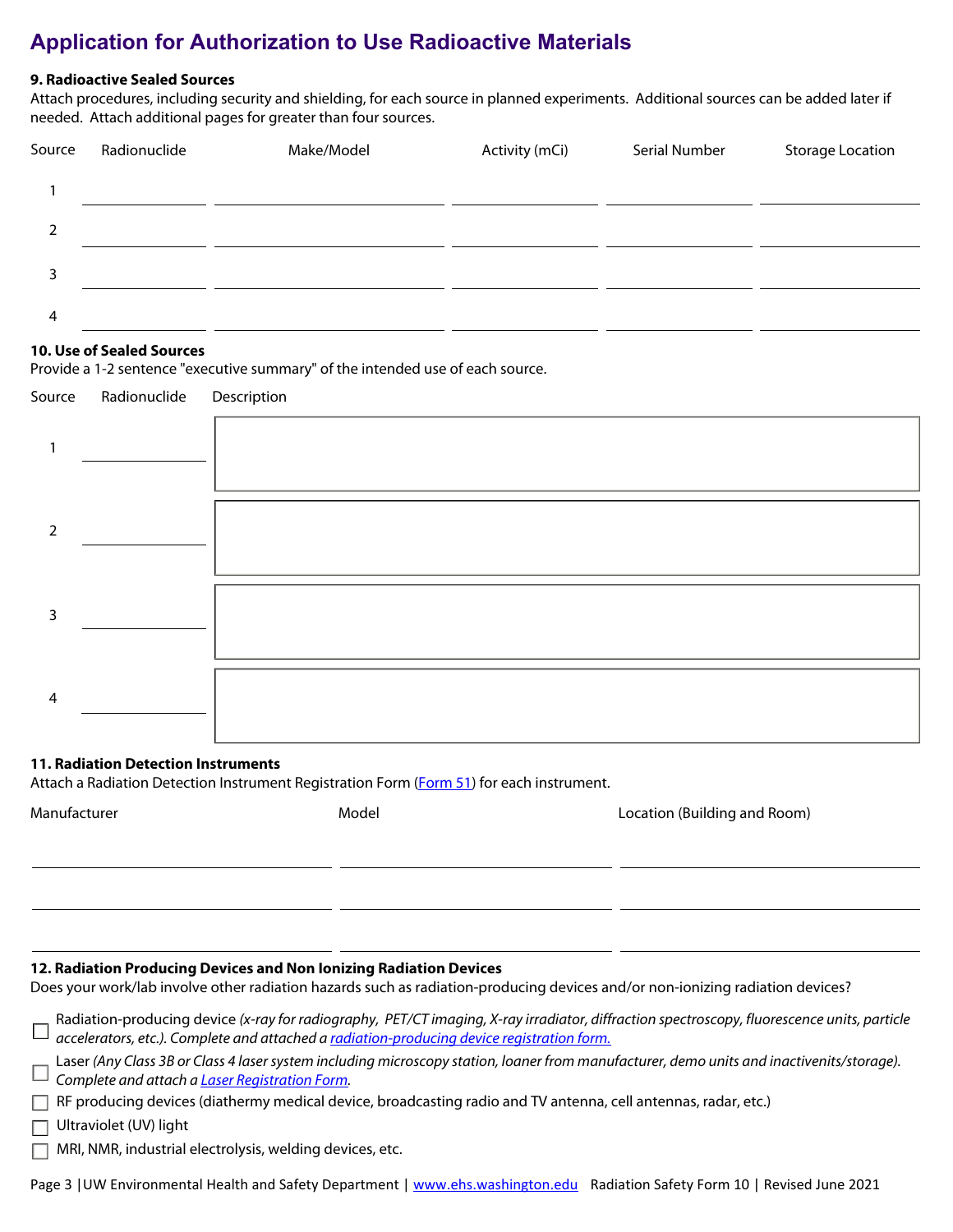#### **13. Animal Use Information**

Please complete the section below only if your radioisotope work involved the use of animals.

| Title(s) of Research<br>Project(s):                                                                               |      |                               |                                                                |                                |                                          |
|-------------------------------------------------------------------------------------------------------------------|------|-------------------------------|----------------------------------------------------------------|--------------------------------|------------------------------------------|
| IACUC Protocol Number(s):                                                                                         |      |                               |                                                                |                                |                                          |
| <b>Contact Person:</b>                                                                                            |      |                               | Phone Number:                                                  |                                |                                          |
| Email:                                                                                                            |      |                               |                                                                |                                |                                          |
| Please complete the tables and answer the associated questions.                                                   |      |                               |                                                                |                                |                                          |
| Species                                                                                                           |      | Average Weight of Animal (kg) | Number of<br>Animals/Experiment                                |                                | Number of Experiments<br>per Year        |
|                                                                                                                   |      |                               |                                                                |                                |                                          |
| Radioisotope and Chemical<br>Forms(s)                                                                             |      | Activity (mCi/Kg)             | Route of<br>Administration                                     | Frequency of<br>Administration | <b>Duration of Experiment</b><br>(hours) |
| Radioisotope Lab Locations<br><b>Building</b>                                                                     | Room |                               | Location Type (Research Area, Vivarium Housing, Waste Storage) |                                |                                          |
| Will Radioactive material be injected into the live animal?                                                       |      |                               | $\bigcirc$ Yes<br>$\bigcirc$ No                                |                                |                                          |
| Will the animal(s) be euthanized immediately after injection?                                                     |      |                               | $\bigcirc$ Yes<br>$\bigcirc$ No                                |                                |                                          |
| Please describe the arrangements<br>for care and contamination control:                                           |      |                               |                                                                |                                |                                          |
| Please describe shielding and safety<br>measures for workers/animal handlers:                                     |      |                               |                                                                |                                |                                          |
| Please describe the waste storage and<br>disposal procedures for excretions,<br>bedding, cages and animal tissue. |      |                               |                                                                |                                |                                          |
| Please describe any special containment,<br>such as laminar flow hoods or metabolic<br>cages:                     |      |                               |                                                                |                                |                                          |

Page 4 | UW Environmental Health and Safety Department | [www.ehs.washington.edu](http://www.ehs.washington.edu) Radiation Safety Form 10 | Revised June 2021